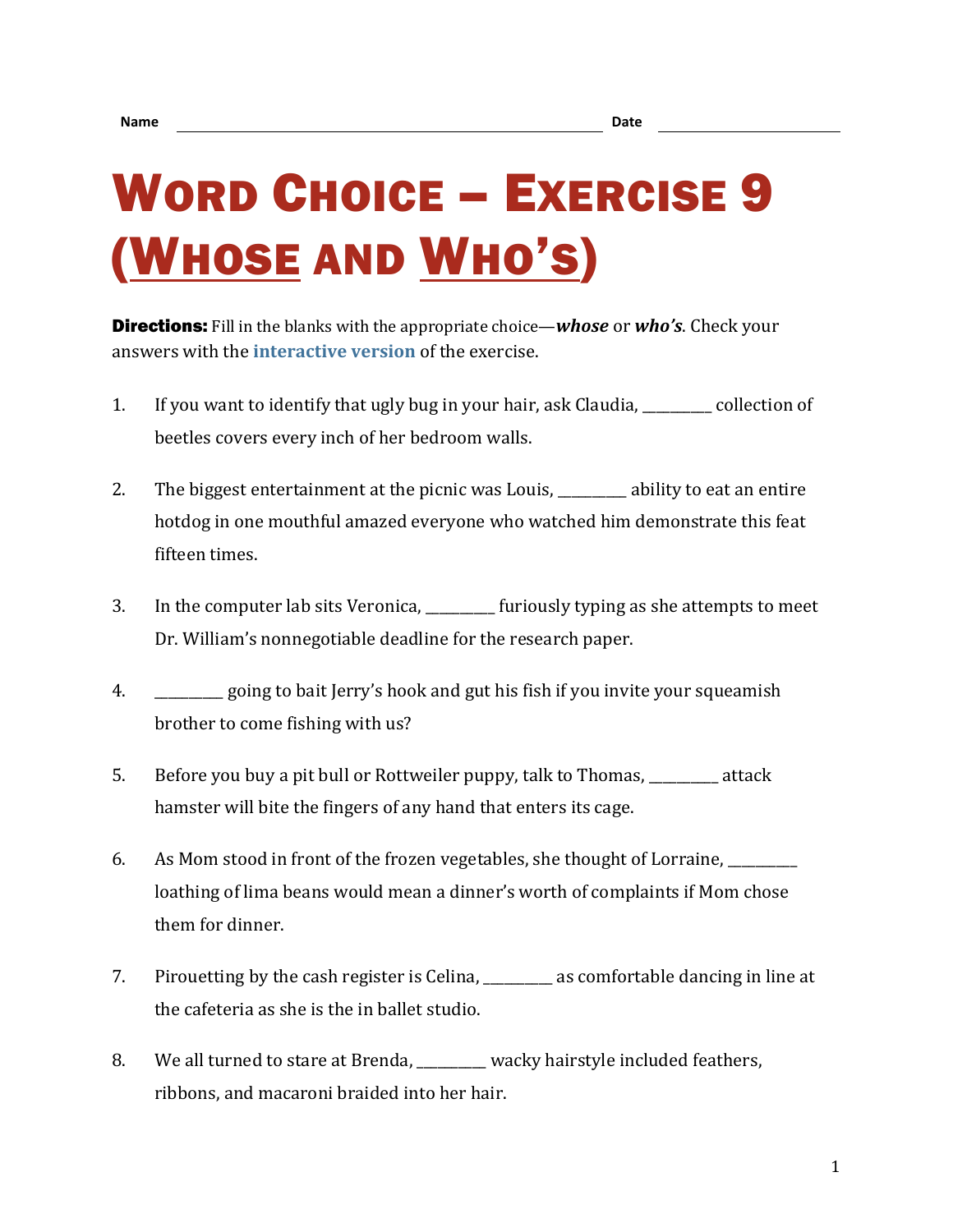- 9. Clive sat behind Julie, \_\_\_\_\_\_\_\_ long, curly, red hair dripped down her white shoulders like strawberry syrup over vanilla ice cream.
- 10. Tanya, \_\_\_\_\_\_\_\_\_\_ praying no one requests the last slice of cheese pizza, waited in the long cafeteria line.
- 11. Professor Byrnes sighed with impatience after he called on Kevin, \_\_\_\_\_\_\_\_\_\_ lack of preparation always holds up the rest of the enthusiastic class.
- 12. Jackie bought a half dozen tennis balls for her golden retriever Oliver, bad habit of chewing off the fuzzy skins is expensive.
- 13. Francisco steeled himself for a 50-minute class with his theatrical math teacher, \_\_\_\_\_\_\_\_\_\_\_ jerky hand movements cause students in the front row to cringe like beaten dogs.
- 14. Jerrod, \_\_\_\_\_\_\_\_\_\_ ashamed that he ate the last doughnut, is discreetly wiping strawberry jelly from the corner of his mouth.
- 15. Latoya chuckled as she watched her little brother Reggie, \_\_\_\_\_\_\_\_\_\_ little finger waved in the air as he attempted sophistication while drinking hot tea.
- 16. Our dog Cooper, \_\_\_\_\_\_\_\_\_\_ waiting politely under the table, expects a meatball from *everyone* before dinner is over.
- 17. \_\_\_\_\_\_\_\_\_\_ fungus-covered chicken salad sandwich is polluting the refrigerator in the lounge?
- 18. Mrs. Currall returned the *A*+ essay to Andre, \_\_\_\_\_\_\_\_\_\_ smile flashed despite his usual surly attitude in class.
- 19. Even though the lecture had begun, we knew we could soon expect Sasha, \_\_\_\_\_\_\_\_\_\_ always hitting the snooze button on the alarm instead of getting out of bed to be on time.